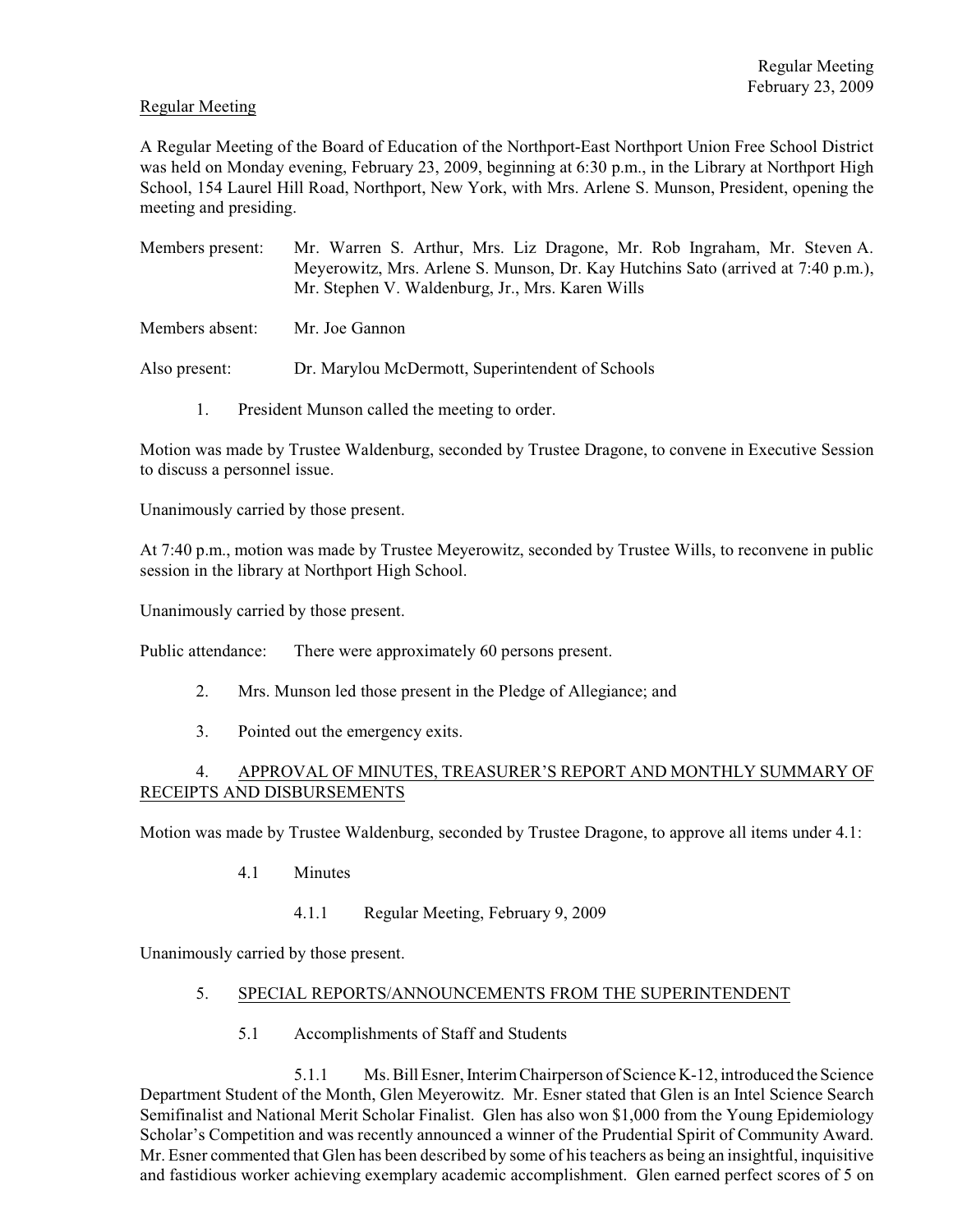the AP Chemistry exam, 7 on the IB Chemistry exam, and 800 on the SAT Chemistry exam. Mr. Esner noted that Glen is a leader of Northport High School's Students for 60,000 and is chairperson of the Huntington Interfaith Homeless Initiative which provides men in the local community with shelter. Glen has also been a member of the Varsity Tennis Team, Mathletes, National Honor Society and the Language Honor Society. Glen is president of the Model UN, Law Club, Multicultural Club, and French Club. Mr. Esner stated that Glen plans to continue a liberal arts education and has already been accepted to the University of Chicago and Caltech, and is waiting to hear from Stanford, Columbia, and Harvard.

The President of the Board and the Superintendent congratulated Glen on his fine accomplishments and presented him with a commendation from the Board.

- 5.2 Review of Instructional Initiatives
	- 5.2.1 Health Education

Mr. John Lynch, Assistant Superintendent for Pupils Services, introduced Ms. Tracey Braun, the lead health education for the District who presented the Health Education Instructional Initiatives.

Ms. Braun stated that literacy isinfused into health education at the elementary, middle and high school levels and all students met the health education requirements. Ms. Braun noted that the core health curriculum is based on self-confidence, compassion, and consideration for one's self and others, therefore it was easy to incorporate "Rachel's Challenge" into the curriculum. Ms. Braun stated that the Drug and Alcohol Task Force survey is being used to address issues in class and "Heartlinks" is being incorporated into nutrition lessons. Ms. Braun discussed the successful implementation of programs at the elementary, middle school and high school levels including health awareness weeks, use of health related websites, and the promotion of positive choices. Ms. Braun stated that last year's high school health fair was very successful and the intent is to hold one every three years.

There was a brief discussion regarding the use of health related data bases, elementary health awareness weeks, the drug and alcohol task force survey and teens as teachers.

Dr. McDermott thanked Ms. Braun for her excellent presentation and commended the health department for not only teaching students about important health issues but also teaching them research skills, skills of independence, and critical thinking.

5.2.2 Science

Mr. Bill Esner, Interim Chairperson of Science K-12, stated that the achievement at the elementary level continues to be strong with 97% of students scoring at levels 3 and 4. Mr. Esner noted that work continues on the District's middle school curriculum mapping initiative and strong achievement in intermediate level science continues with 94% of students scoring at levels 3 and 4 districtwide. Mr. Esner commented that 100% of students passed the Earth Science Regents at the middle school level with over 90% scoring mastery level. At the high school, there was strong overall performance in Regents, Advanced Placement, and IB courses. The ongoing goal is to utilize Data-Link Item Analysis database in an effort to improve instructional weaknesses in all subject areas.

Mr. Esner stated that the Science Department continues to offer eleven college credit-bearing science courses and offers a full complement of elective courses. Mr. Esner also noted the Science Research program produced numerous entrants into various science competitions.

After a brief discussion, the Board thanked Mr. Esner for his very thorough report.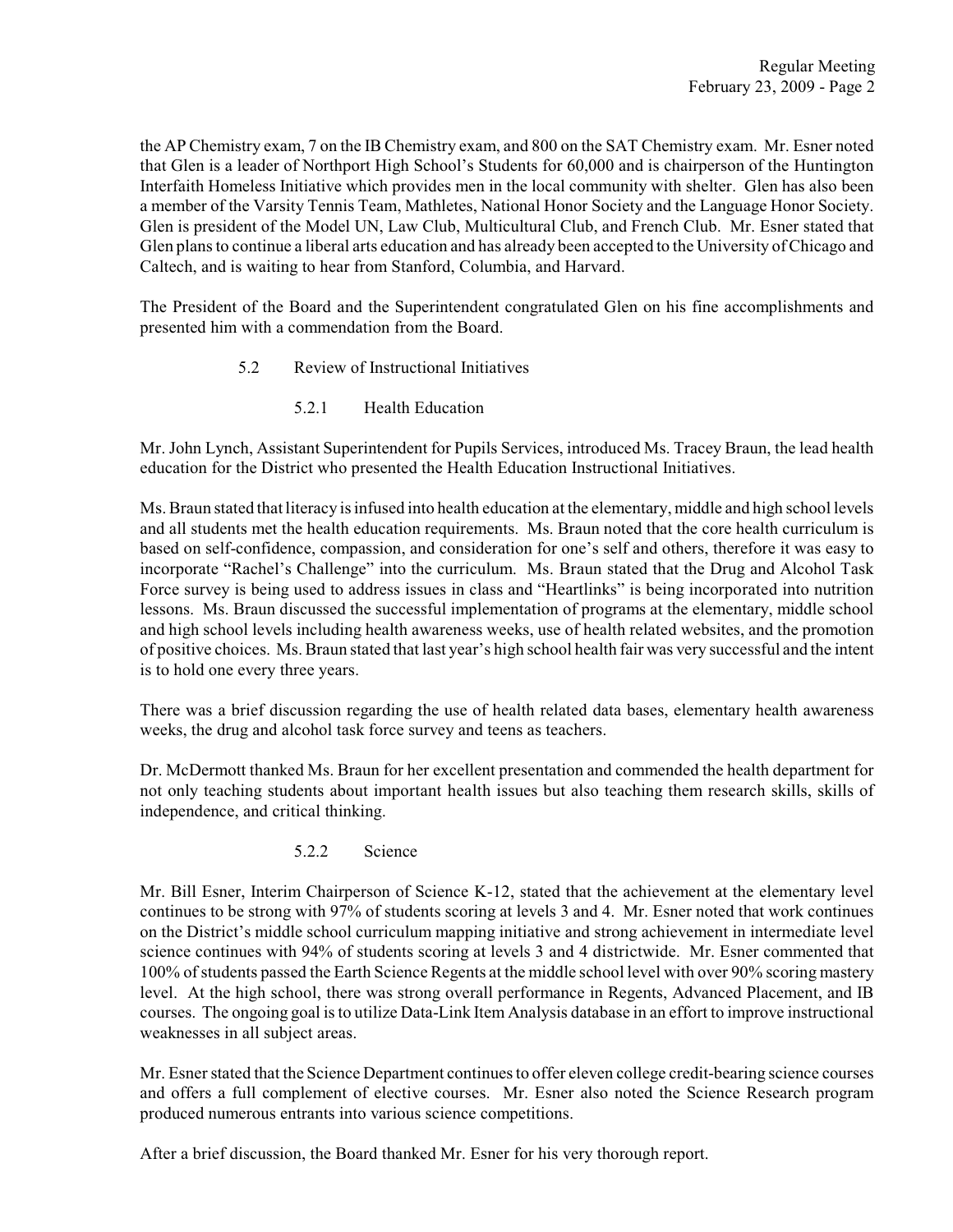5.3 The President of the Board announced the upcoming Board of Education meetings of March  $9<sup>th</sup>$ , March 16<sup>th</sup>, March 30<sup>th</sup>, and April 15<sup>th</sup>. The Superintendent will present the proposed budget on March 9<sup>th</sup> and the detailed budget discussion will be held on March 16<sup>th</sup> and March 30<sup>th</sup>. A preliminary public hearing will be held on April  $15<sup>th</sup>$  to receive additional input from the public on the budget.

# 6. COMMUNICATIONS

6.1 Letter from Mrs. Joan Johnson, Clerk of the Western Suffolk BOCES, received February 6, 2009, re: nominations for component boards of education which must be submitted by March 27, 2009.

6.2 Letter from SEPTA Needs Assessment Committee, received January 13, 2009, re: Inclusion program expansion to include  $11<sup>th</sup>$  and  $12<sup>th</sup>$  grades.

Dr. Beth Gonzalez-Dolginko addressed the Board and stated that members of SEPTA have identified a need to expand the current inclusion program to include  $11<sup>th</sup>$  and  $12<sup>th</sup>$  grades. Dr. Gonzalez-Dolginko explained that when inclusion became policy in New York State approximately fifteen years ago the District determined that inclusion from kindergarten through  $10<sup>th</sup>$  grade was adequate. Effective beginning with the class of 2005, New York State legislated that students pass five mandatory regents examinations to earn a NYS Regents diploma. Two of the mandated Regents exams are administered in the 11<sup>th</sup> grade. Dr. Gonzalez-Dolginko also noted that college entrance examinations are administered in the  $11<sup>th</sup>$  and  $12<sup>th</sup>$  grades. Dr. Gonzalez-Dolginko stated that SEPTA feels it is important to continue the support the special education students have received since kindergarten to optimize success in those examinations and beyond high school and recommends expanding inclusion through  $12<sup>th</sup>$  grade.

The President of the Board thanked Dr. Gonzalez-Dolginko for the information she provided. There was discussion among the Board members regarding the District's current inclusion program and the type of services offered students. There was consensus among the Board that the inclusion program needed to be reevaluated to determine the best practices for students in the  $11<sup>th</sup>$  and  $12<sup>th</sup>$  grades.

Motion was made by Trustee Meyerowitz, seconded by Trustee Sato, to direct the administration to amend the current special education program to provide a pilot program for inclusion classes in Social Studies and English beginning in September 2009 for  $11<sup>th</sup>$  and  $12<sup>th</sup>$  grade. A study group will also be formed consisting of Board members, administration, SEPTA members, community members and other interested parties to explore the potential to permanently amend this programto incorporate the best practices for the special needs children.

Vote on Trustee Meyerowitz's motion was unanimously carried.

Dr. Gonzalez-Dolginko urged the board to tell New York State official that the elimination of a local diploma would be a tragedy.

Trustee Dragone stated she will be in Albany for a State Legislative Network Conference meeting with local legislators and educational leaders throughout the state and will advocate for more value added assessments and less testing to lessen mandates imposed on school districts.

6.3 Letter from Mr. Kevin McGrath to members of the Board, received January 28, 2009, re: Board meetings and budget.

Mr. McGrath addressed the Board and asked if the Superintendent considered taking a salary cut, in light of the economy, as an initiative for other members of the administration to do the same, and to set an example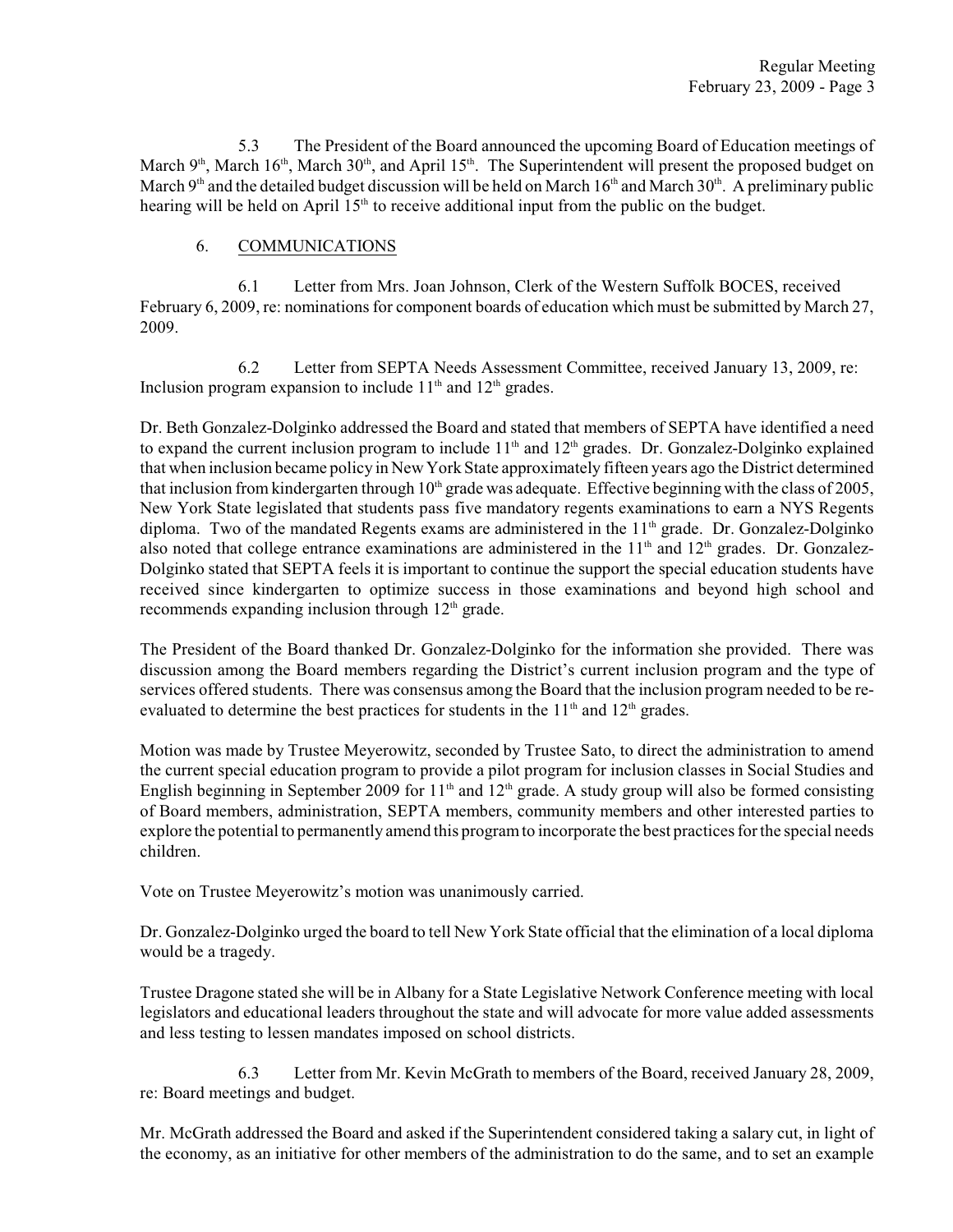in talking with the unions about freezing salaries. Mr. McGrath stated he is concerned that if the District does not come in with a zero increase budget, the budget would go down twice in voting and then students will be affected by cuts due to an austerity budget.

Dr. McDermott stated she is considering all aspects of the budget, including her salary and all levels of spending throughout the District. Dr. McDermott stated as the budget is being created the administration is very cognizant of the fact that the District is losing approximately \$900,000 in State Aid. Dr. McDermott commented that she respected the board's directive to come in with a budget under 3% and will present that budget in March. At the budget meetings the District will received community feedback and if further cuts are needed that is what the administration will do.

In response to Mr. McGrath's question regarding the stimulus package, Mr. Larry Blake, Interim Assistant Superintendent for Business, stated that he has not been given any definitive number. Mr. Blake noted that the stimulus package includes certain restrictions and certain funds will be distributed at the discretion of the Governor's office.

Trustee Dragone announced that an Education and Taxpayer Rally will be held on Saturday, February 28<sup>th</sup> in Farmindgale and encouraged everyone to attend to voice their concerns.

## 7. PUBLIC PARTICIPATION

| <u>Name</u>                 | Comment                                                                                                                                                           |
|-----------------------------|-------------------------------------------------------------------------------------------------------------------------------------------------------------------|
| Andrew Rapeijko<br>Resident | Stated that in September 2008 the Board passed a resolution asking the<br>attorneys to look into formulating an asbestos policy and inquired about the<br>status. |

Dr. McDermott stated that she spoke counsel and should hear from them within the next day.

## 8. SUPERINTENDENT'S REPORT, GENERAL - FOR BOARD ACTION

Motion was made by Trustee Meyerowitz, seconded by Trustee Sato, to approve all items under 8. and 9., including Supplemental 8.1.7 (Schedule B):

8.1 Personnel Schedules, each dated February 23, 2009, and each attached and made part of the official minutes:

| 8.1.1 | Schedule A |            | - Certified Staff                |
|-------|------------|------------|----------------------------------|
| 8.1.2 | Schedule C | $\sim$ $-$ | <b>Salary Transfers</b>          |
| 8.1.3 | Schedule D | $\sim$ $-$ | Extra Pay                        |
| 8.1.4 | Schedule J |            | - Committee on Special Education |
| 8.1.5 | Schedule K | $\sim$ $-$ | <b>PDC NASA</b>                  |
| 8.1.6 | Schedule L | $\sim 100$ | PDC UTN                          |
| 8.1.7 | Schedule B |            | - Non-Instructional Staff        |

8.2 Receiving for a second reading and adopting the following textbooks:

| 8.2.1 | Algebra 2 and Trigonometry | Advanced Alg/Trig |
|-------|----------------------------|-------------------|
|       | Ann Xavier Gantert         | Grade 11          |
|       | Amsco, 2009                |                   |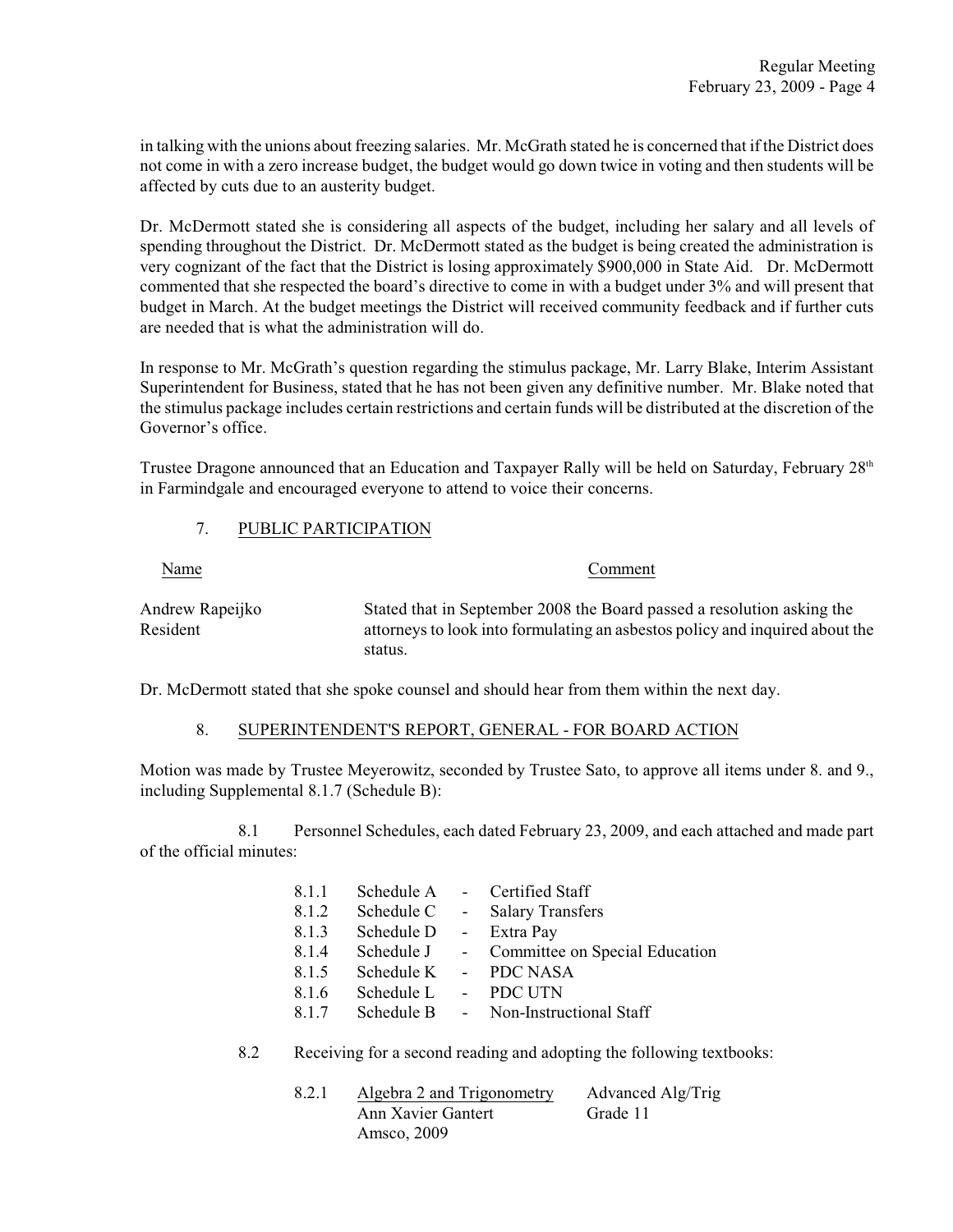## 8.2.2 Mathematics Course 1 Math Bennett, et.al Grade 6 Holt, Rinehart and Winston 2008

- 8.3 Receiving for a second reading and adopting the following policies:
	- 8.3.1 Policy #6410 *"Authorization to Sign Checks"* (new numbering system old number 3360)

## 9. SUPERINTENDENT'S REPORT, FINANCIAL - FOR BOARD ACTION

9.1 Authorizing the Board President to sign a contract with the following district to provide Health Services for Northport-East Northport students attending school in that district during the 2008-2009 school year:

9.1.1 Huntington Union Free School District, two students attending St. Patrick School @ \$629.28, totaling \$1,258.56.

9.2 Approving the attached Tuition Agreement for the 2008-2009 school year between Northport-East Northport Union Free School District and Bethpage Union Free School District.

9.3 Receiving the following donations to the District:

9.3.1 \$850 from Chase Bank for the purchase of supplies and/or equipment for Ocean Avenue Elementary School and authorizing an increase in the 2008-2009 budget of \$850 for this purpose.

9.3.2 Two \$500 scholarships from Mr. David Quigley, in memory of Laurene G. Quigley, to be established as follows: Laurene G. Quigley Memorial Scholarship in the amount of \$500, and Laurene G. Quigley ESL Scholarship in the amount of \$500, each to be awarded to a student from the Class of 2009.

9.4 Approving transfer of general fund appropriations in the 2008-2009 budget.

Vote on Trustee Meyerowitz's motion to approve all items under 8. and 9., including Supplemental 8.1.7 (Schedule B), was unanimously carried by those present.

## 10. SUPERINTENDENT'S REPORT - FOR INFORMATION ONLY

- 11. UNFINISHED BUSINESS
- 12. NEW BUSINESS

Motion was made by Trustee Meyerowitz, seconded by Trustee Sato, to approve item 12.1.

12.1 Approving expenses for a State Legislative Network board member to attend the New York State School Boards Association 2009 State Issues Conference, March 1-3, 2009, Albany, NY at approximately \$800.

Unanimously carried by those present.